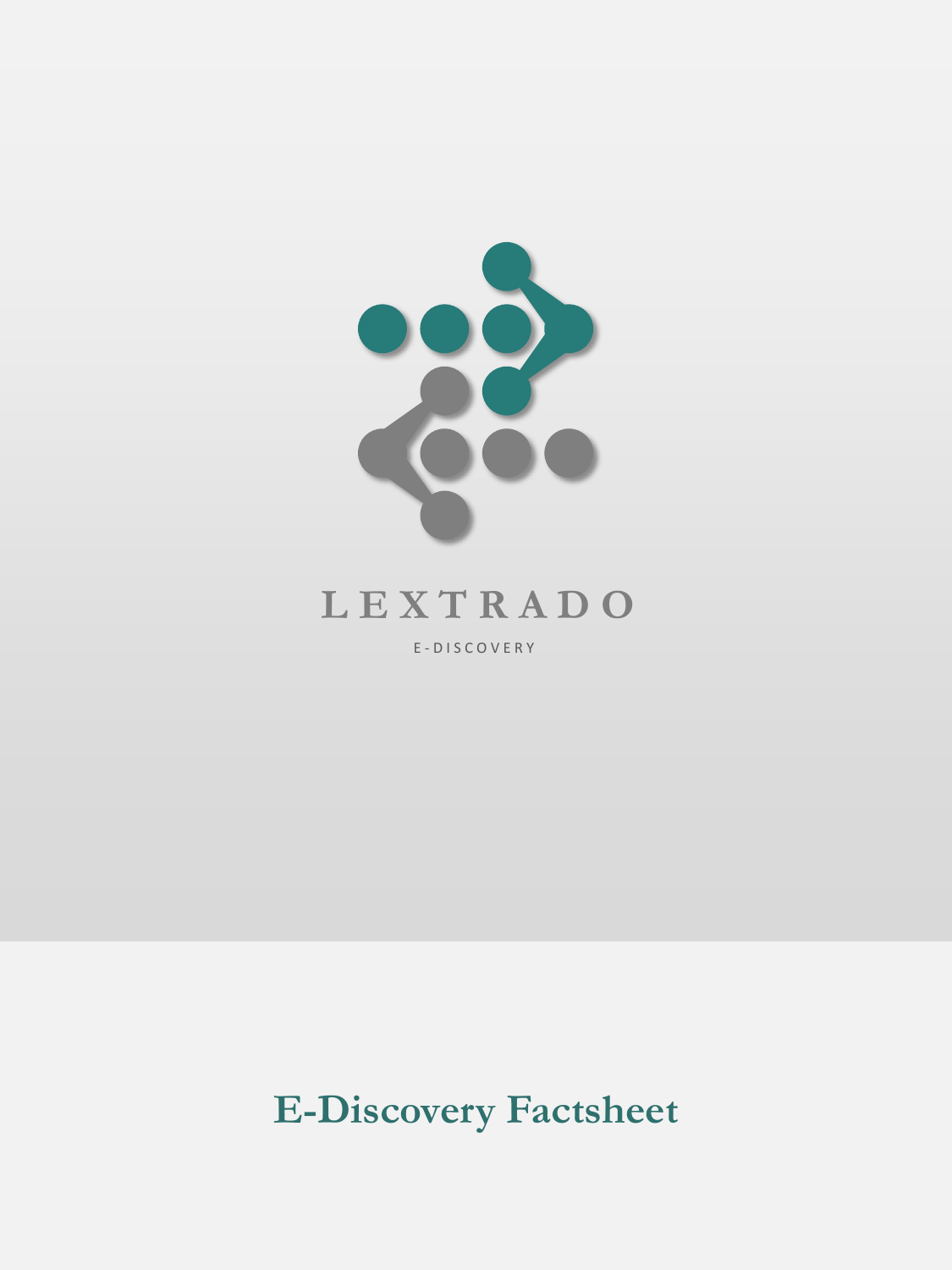

# **Lextrado**

LexTrado is an independent data processing and hosting centre which does exactly as the name implies – "Legal Exchange". We assist clients in conducting electronic discovery projects more effectively and provide a platform for the secure and confidential exchange of information during judicial matters. The primary function of Lextrado is to process data which is received in accordance with instruction and present case related findings in an efficient and effective manner for legal review.

# **What is E-Discovery?**

E-Discovery is the identification, collection, preservation, processing, review, reporting and disclosure of electronic data in regulatory, civil and criminal environments. As well as the policies, procedures and legal compliance to support the process and validate the facts.

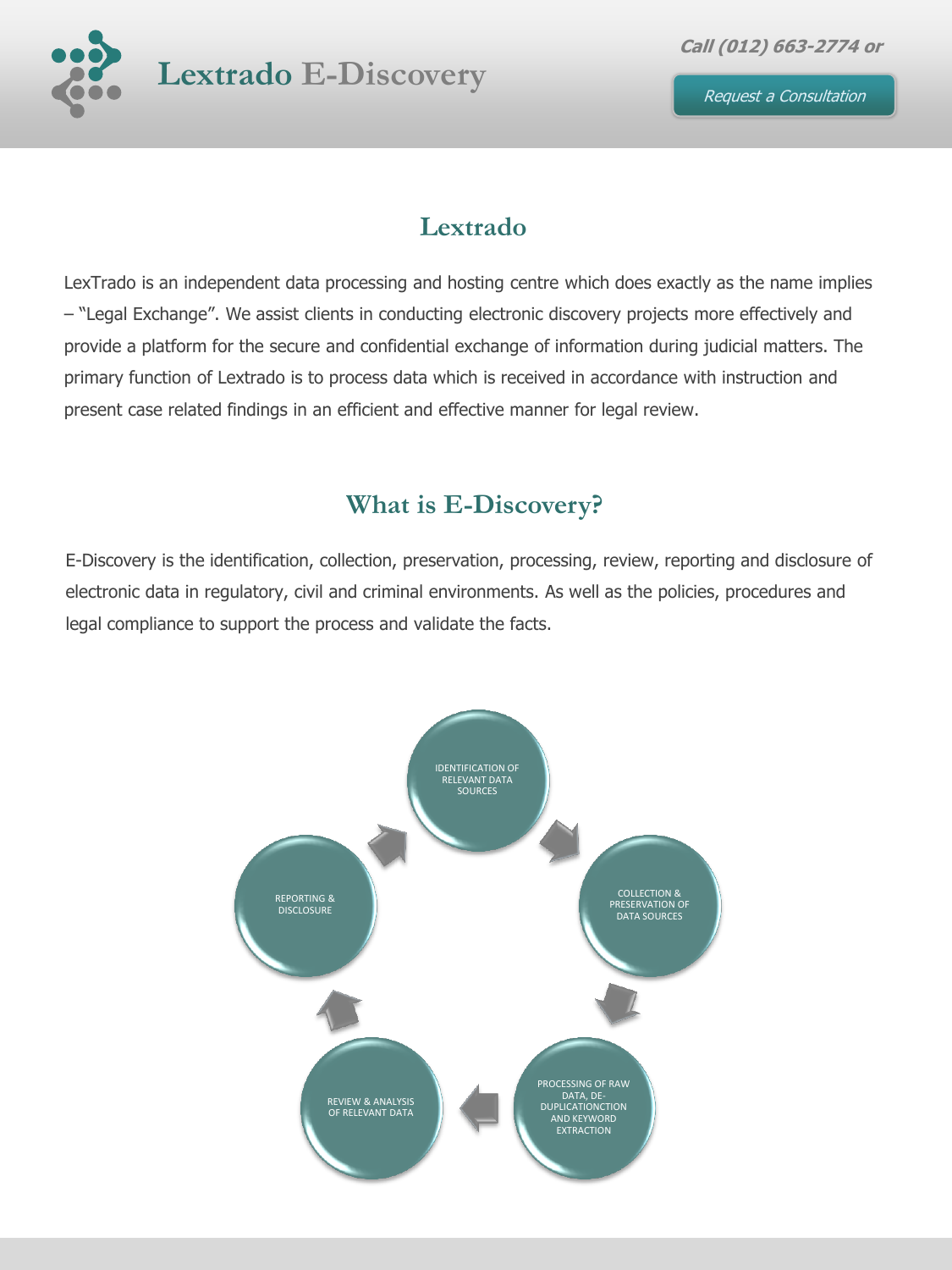

#### **Identification**

Refers to the process of identifying the location of all data which a company has a duty to preserve and/or pertains to the legal matter. This could span data across a 10 year timespan.

#### **Collection**

The acquisition of electronic information, which is identified as potentially relevant.

#### **Preservation**

The preservation of the data in a forensic or non-forensic manner in such a way that a complete audit log exists and the integrity of data collected is intact.

#### **Processing**

Must accommodate a wide variety of unstructured data, handle each form in a manner appropriate to its file type, and generate output that is structured in accordance with review requirements.

#### **Review**

At its most basic level the document review is used to sort out documents the company will actually provide and privileged documents that will be withheld.

#### **Analysis**

During this process, important knowledge for a case can be discerned from the large body of collected documents and email messages.

#### **Reporting**

Reporting focuses on how the data was collected and reviewed and ultimately how it is produced in civil litigation and regulatory investigations.

#### **Disclosure**

managed and secure handover of data to the opposing party, tribunal or court proceeding.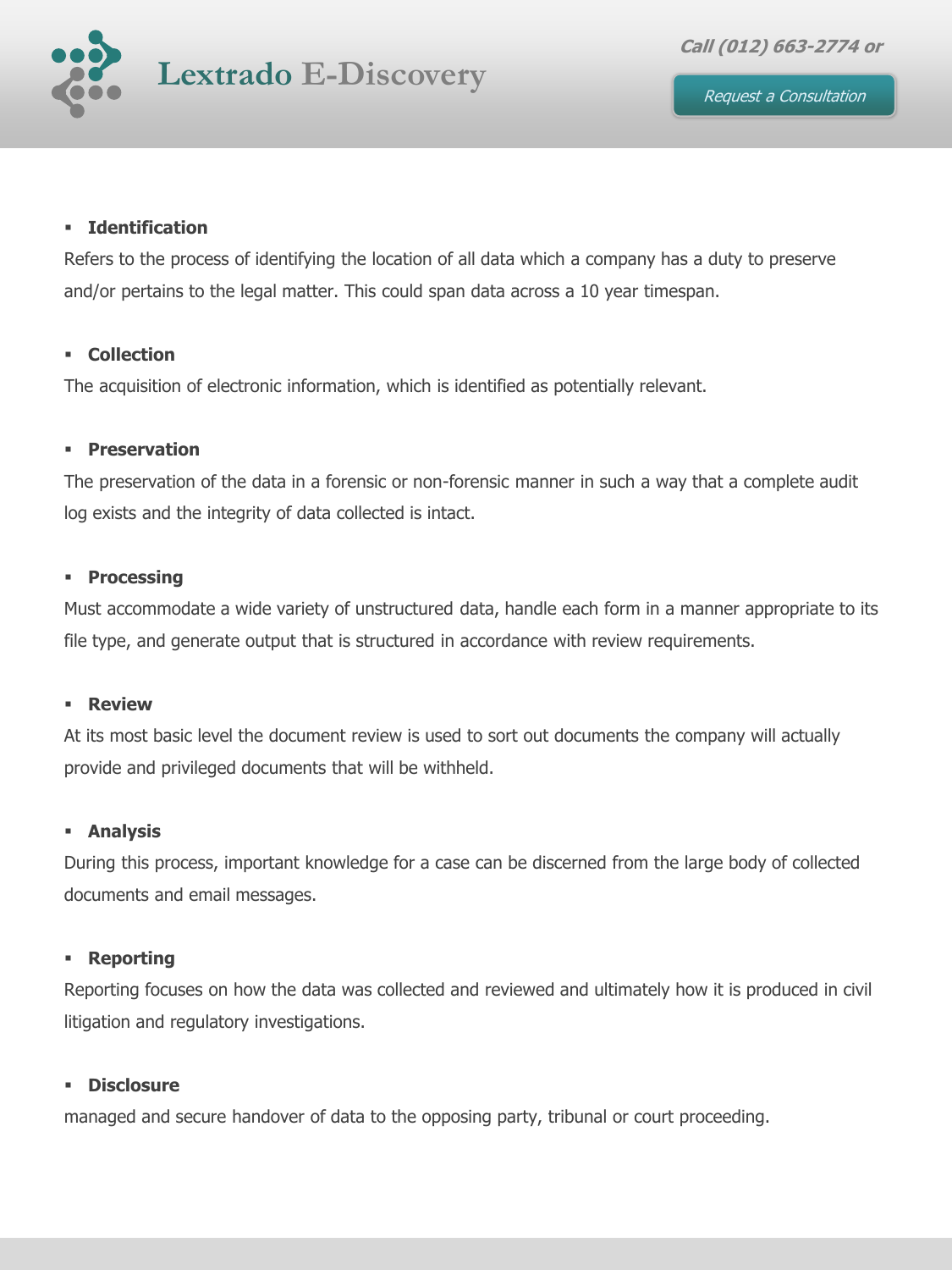

# **The Objective of E-Discovery**

The objective of E-Discovery is to obtain information, which is information that is stored electronically and includes e-mail, instant messages, word processing files, spread sheets and other electronic content that may be stored on desktops, laptops, file servers, mainframes, smartphones, employees' home computers or on a variety of other platforms, which will be useful in developing relevant information for pre-trial motions and for the trial itself.

E-discovery is becoming much more important in the context of civil litigation. E-discovery today represents a substantial portion of the litigation process, and companies that fail to produce electronic data in a timely or appropriate manner face the risk of paying millions of rand in sanctions and fines, not to mention loss of corporate reputation, lost of revenue and embarrassment.

- Nearly 90% of all information is created electronically
- Millions of transactions of legal relevance are being conducted electronically, while only 30% of all information makes it to paper
- In 2008, 30 Billion e-mails were sent daily.
- 60-70% of companies cannot validate the accuracy of their internal data.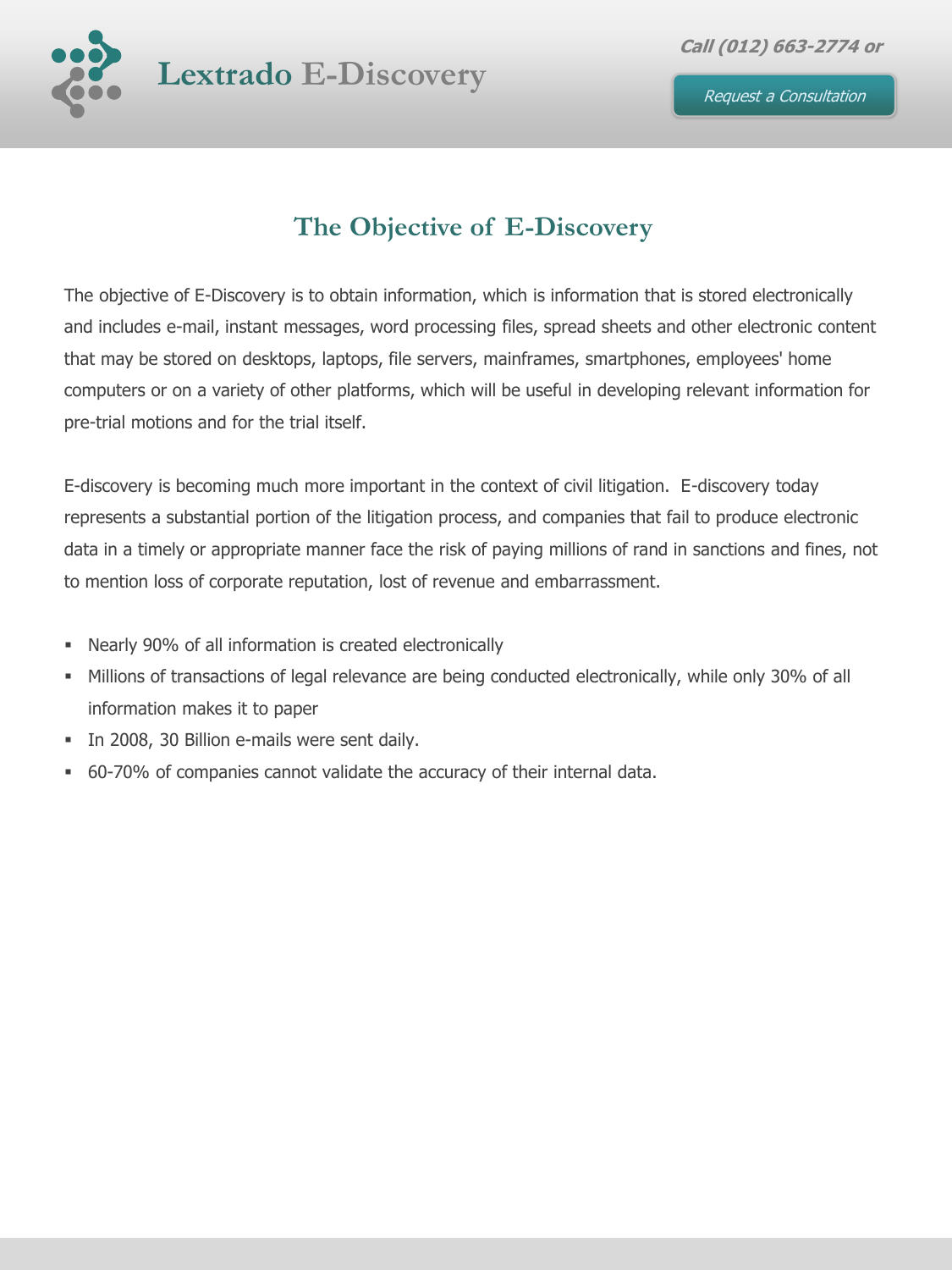

# **E-Discovery Raises Many Challenges**

E-Discovery raises many challenges to companies or legal teams of which sheer volumes could be the biggest challenge. The following is an indication of the size of data which could be encountered:

- $\blacksquare$  1 Megabyte of data = 71 pages
- The average person has 2 Gigabyte of e-mail  $(2000 \times 71 = 142 000 \text{ pages})$
- The average person has 10 gigabyte of data (10 000 x 710 000 pages)
- This could result in an average of 850 000 pages which must be reviewed per person
- If each page is reviewed for 30 seconds it could result in 7000 hours of review.

#### **Other problems include:**

- **Elimination of duplicative and irrelevant data**
- Multi-jurisdictional with Legal Teams widely dispersed
- Receiving data in various formats and not having all software used by the client
- Not having a proper search tool
- No audit log on reviewers
- **Unable to deliver timorously feedback on progress**
- **Unable to generate a report within the search tool**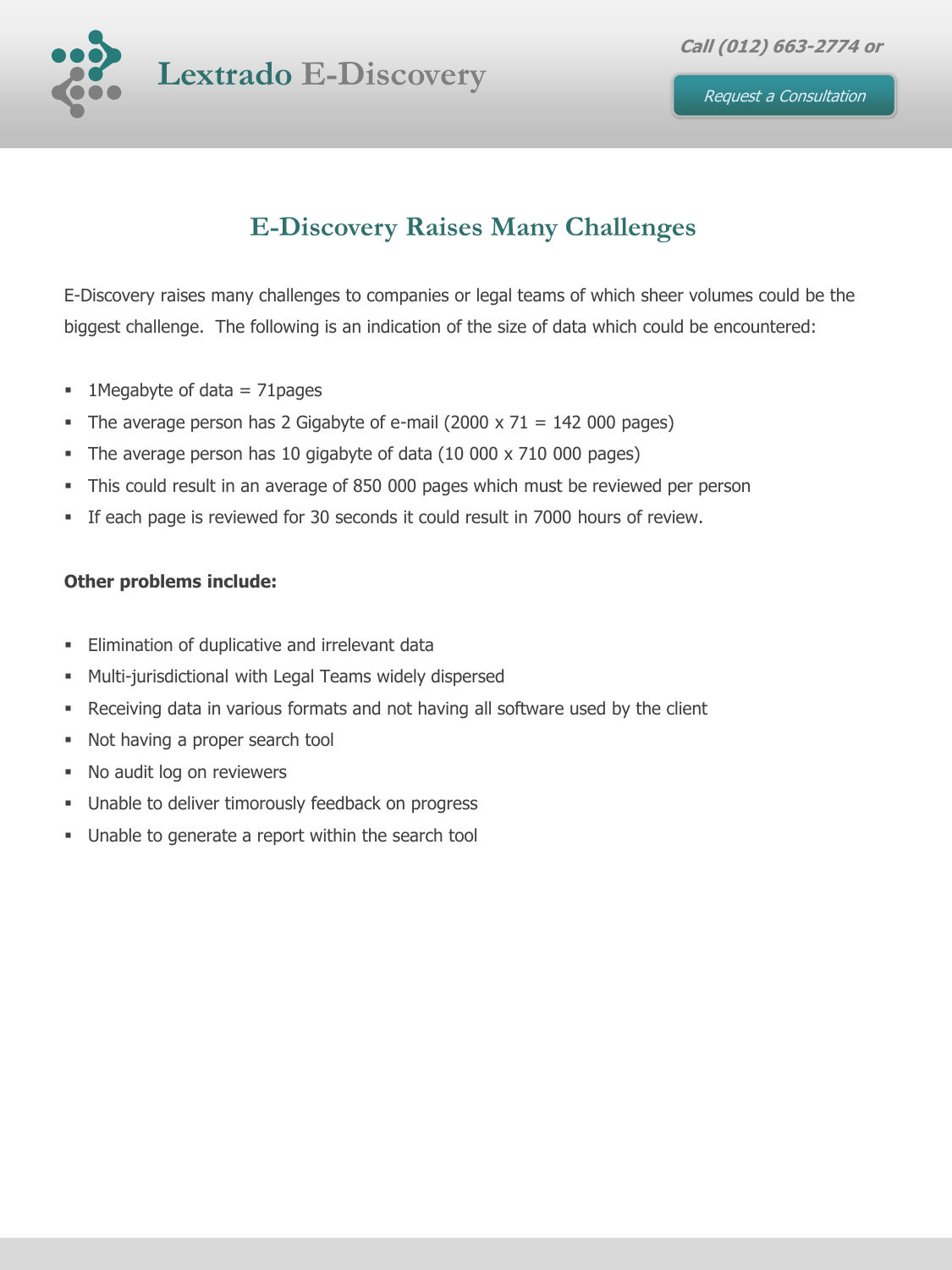

### **The Lextrado Difference**

Although there are many companies in SA who can assist a client to identify and collect all relevant data, at the end of the day it is up to the client or legal team to sift through hundreds of thousands of pages of relevant data. This team takes the responsibility and onus to ensure that all data is reviewed and that a clear and accurate report is generated, that no legally privileged data is disclosed and that the exposure of the client is adequately managed.

Faced with this challenge, LexTrado has, after careful evaluation, selected a number of international software platforms which, in combination, can assist your team in this regard on a cost effective manner in a price range which is acceptable in South Africa.

Lextrado can host all your data which must be reviewed on our reviewing platform or deploy our platform in your organization. This allows your team to easily review documents, categories them and scare the information.

Your team can now review data from any location in the world on a centralized database and in real time see comments from other team members, exclude previously reviewed documents or identify documents which has not been reviewed yet.

A complete audit trail exists of the whole project and reports can be generated within minutes. Once your project is complete, relevant documents, legally privileged documents and non-relevant documents could be separated within minutes. If data must be produced to opposing parties or 3rd parties, this data can be hosted on the same platform, within minutes, in a secure and controlled environment.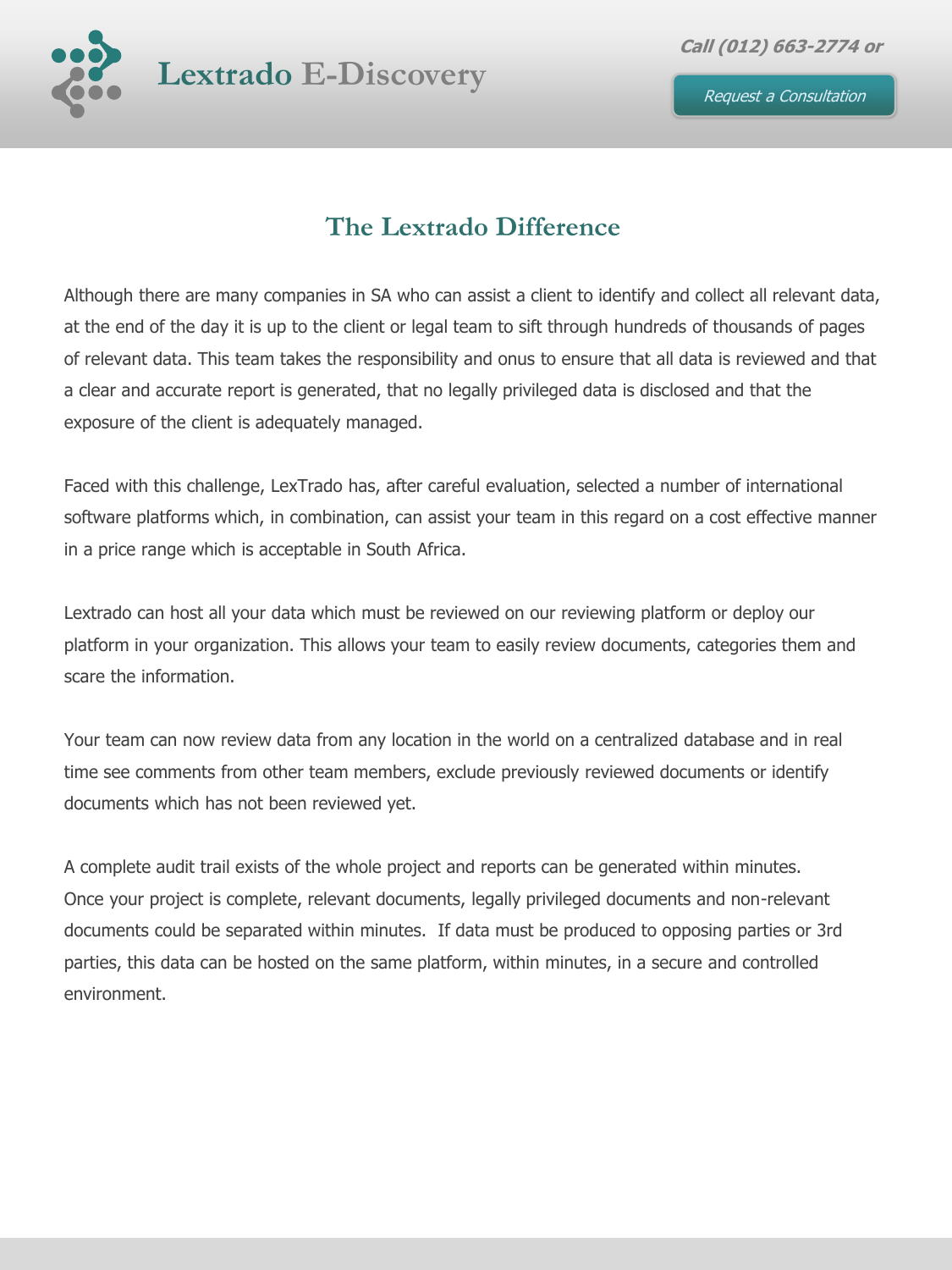

# **Additional Services**

- LexTrado can scan and OCR all hardcopy documents to enable the client to conduct electronic searches against the data.
- LexTrado can assist the client to identify and collect all data or can receive the data from the client, the client's legal team or forensic team.
- Lextrado can extract all relevant data, based on a keyword analysis, timeline analysis or communication analysis (this data can also be received from the client).
- All data is de-duplicated to minimize the quantity of documents which must be reviewed.
- Lextrado has in-house review teams which can assist your team with preliminary reviewing to reduce costs and increase results.